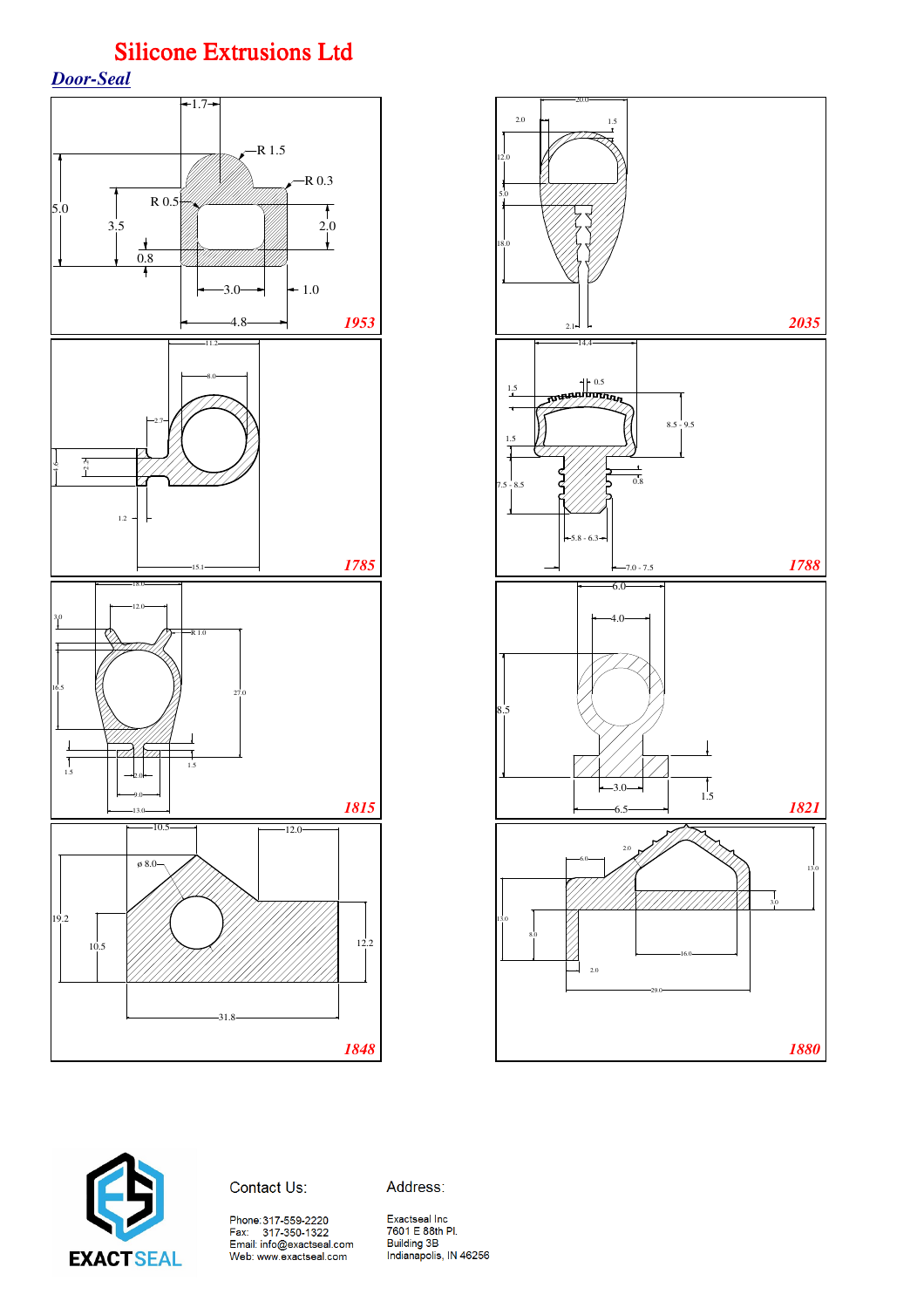





Address:

Phone:317-559-2220<br>Fax: 317-350-1322<br>Email: info@exactseal.com<br>Web: www.exactseal.com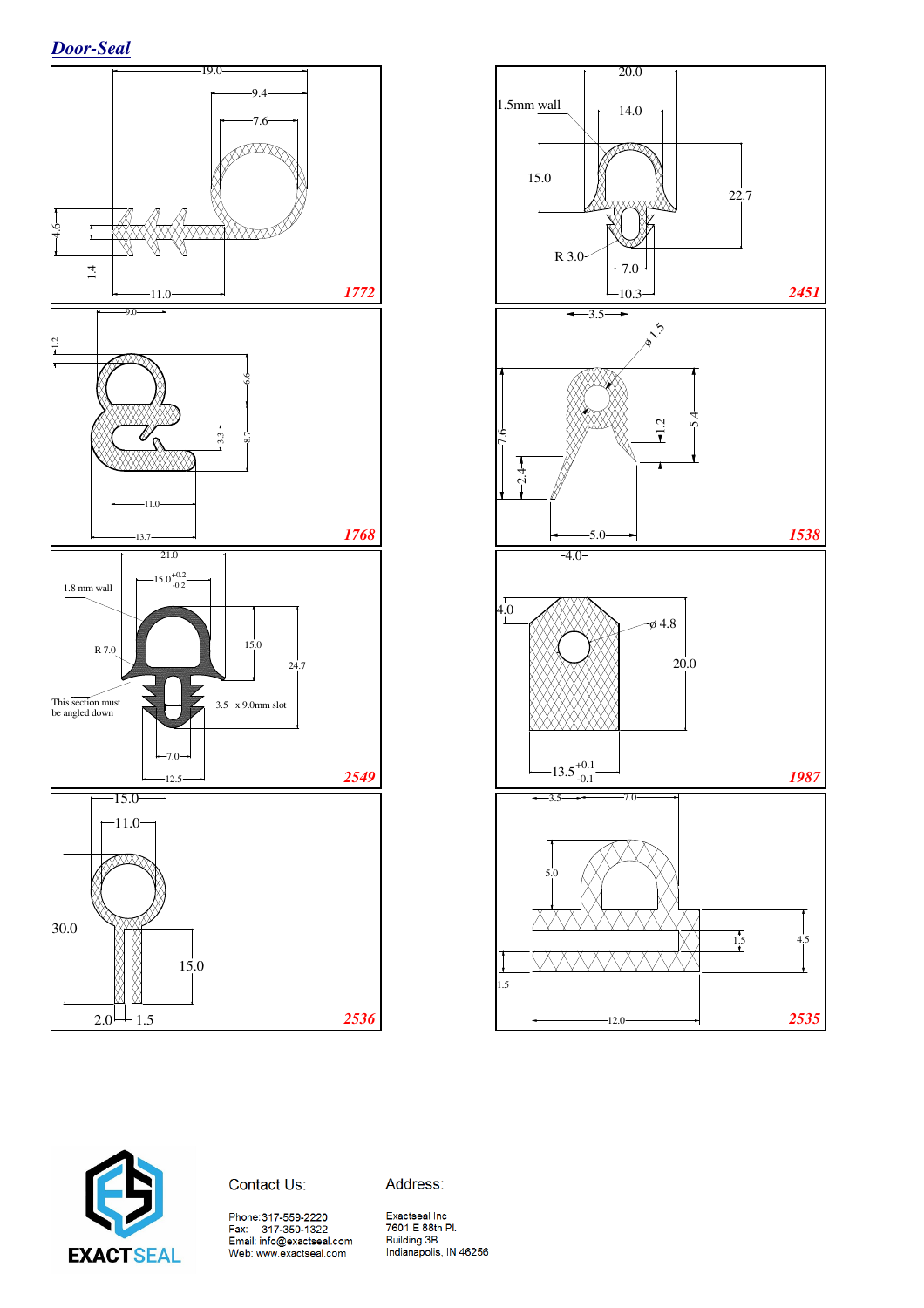





#### Contact Us:

Address: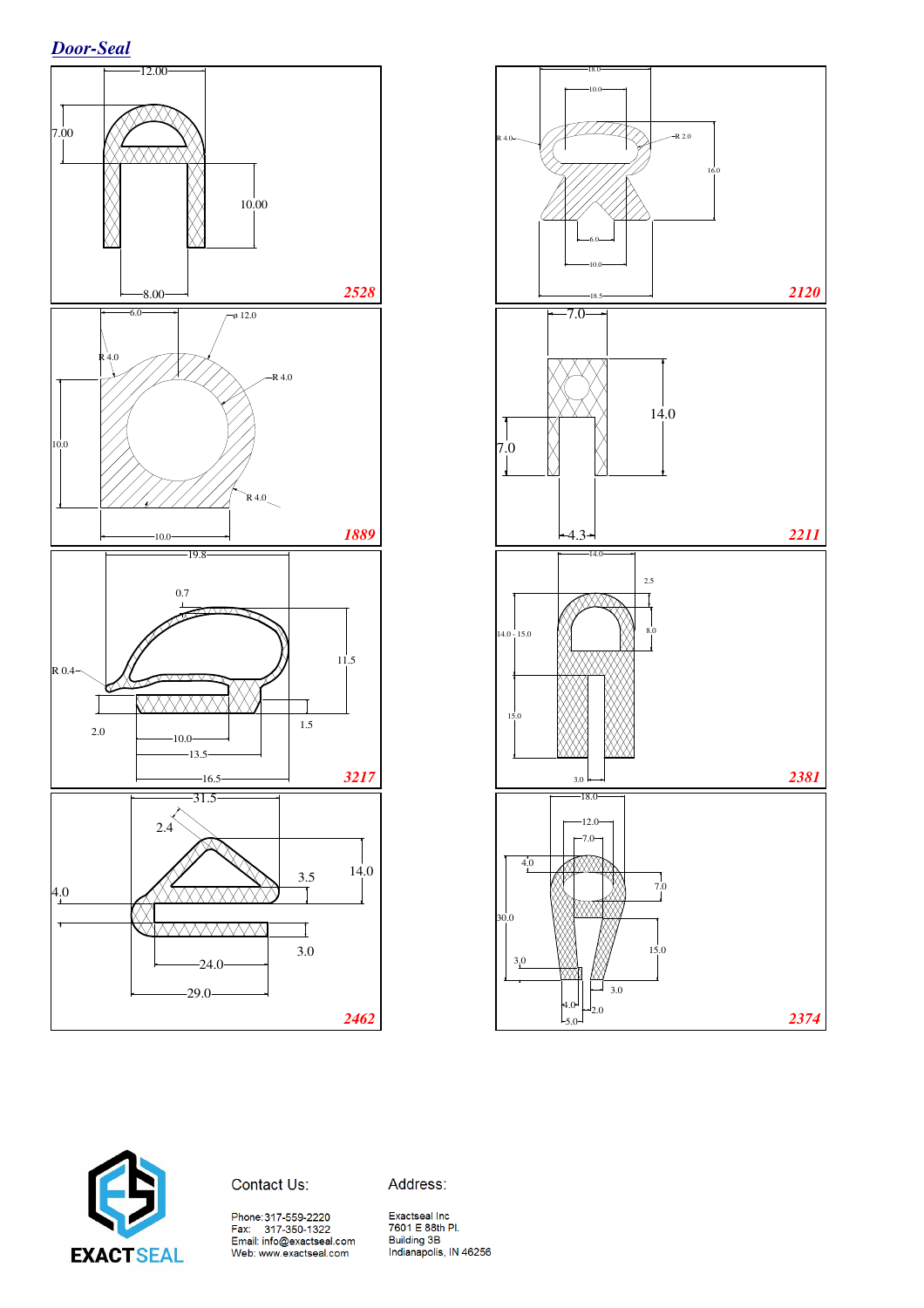







Address:

Phone:317-559-2220<br>Fax: 317-350-1322<br>Email: info@exactseal.com Web: www.exactseal.com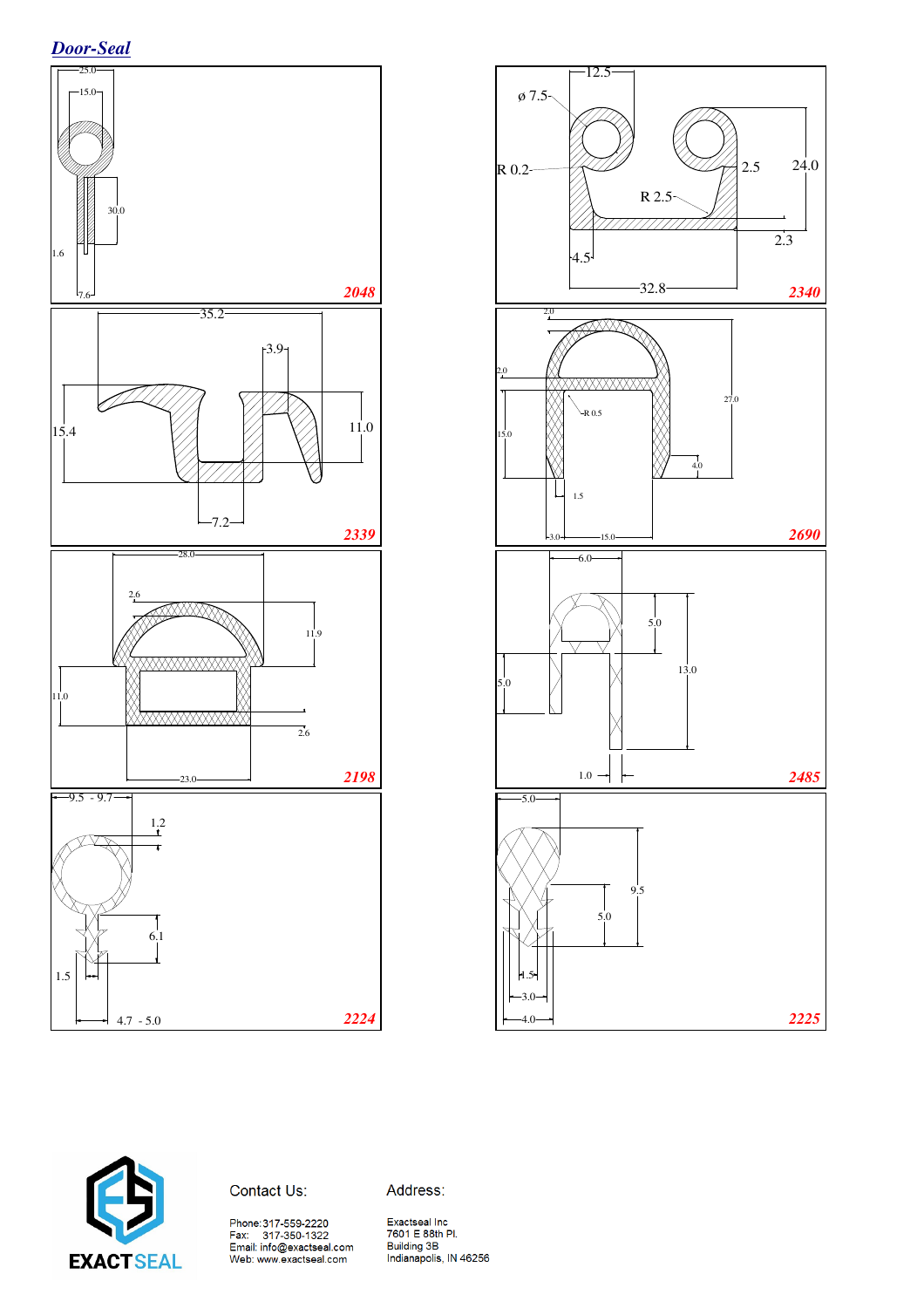*Door-Seal*







Address: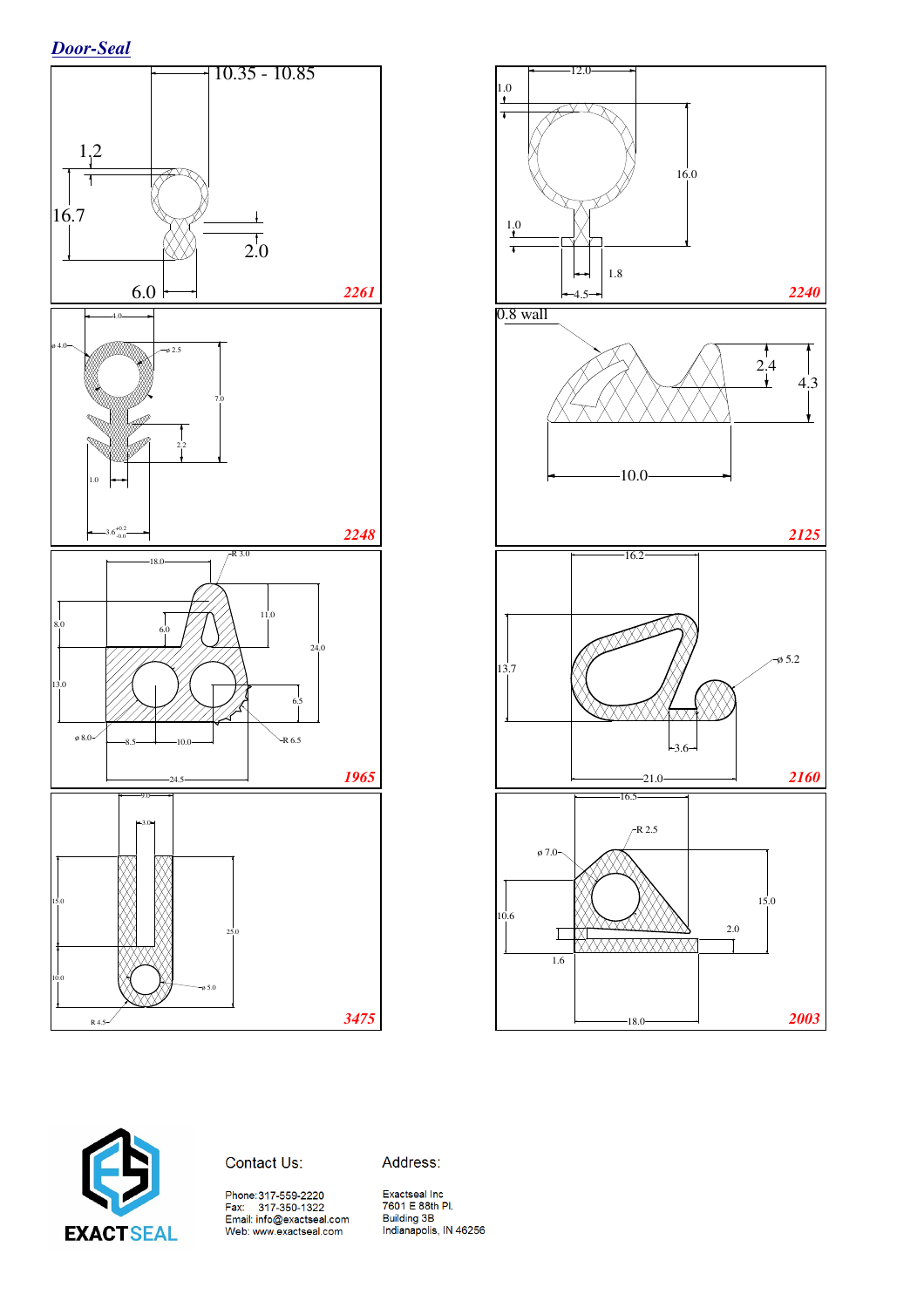





Contact Us:

Address:

Phone:317-559-2220<br>Fax: 317-350-1322<br>Email: info@exactseal.com<br>Web: www.exactseal.com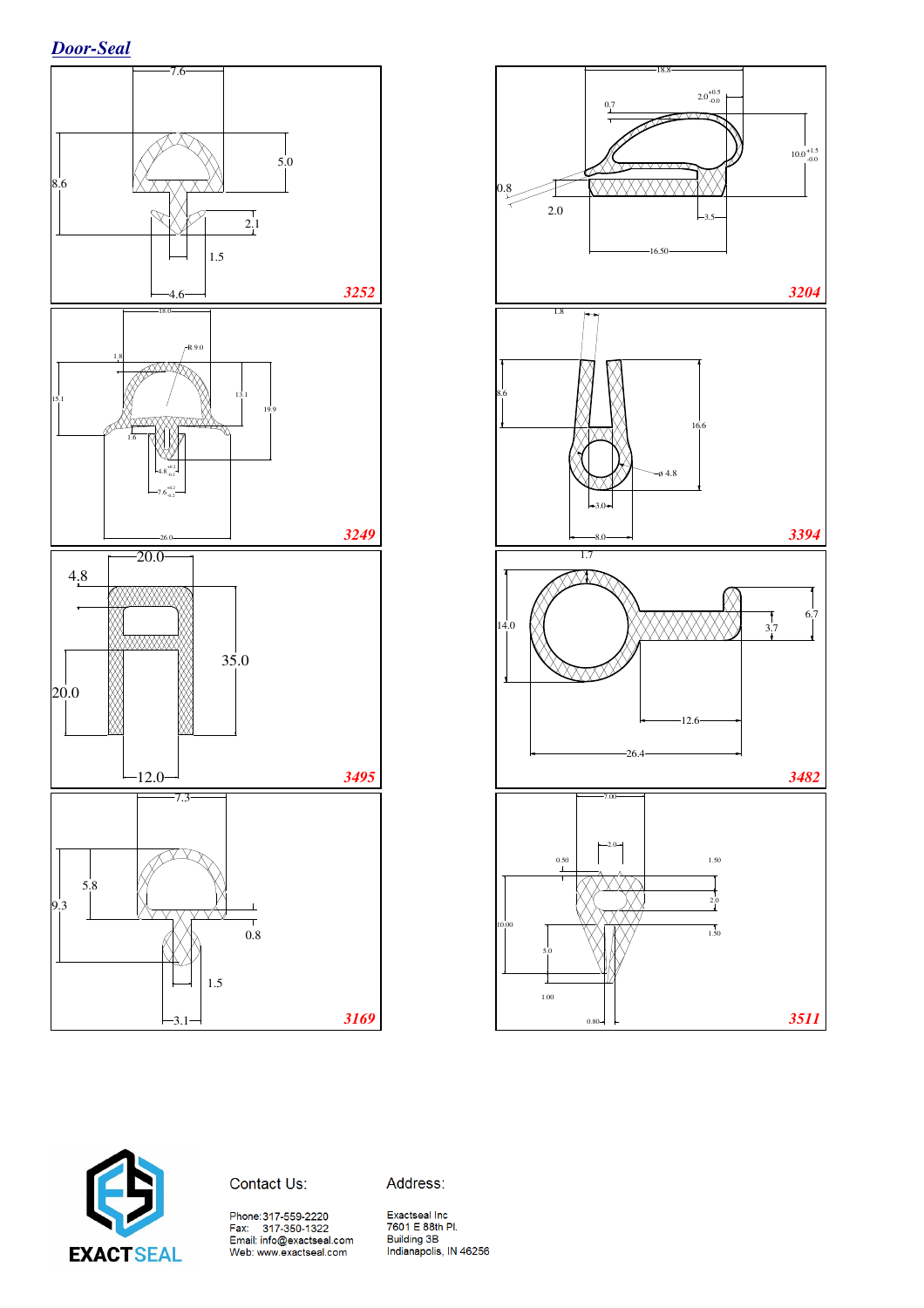*Door-Seal*







Address:

Phone:317-559-2220<br>Fax: 317-350-1322<br>Email: info@exactseal.com Web: www.exactseal.com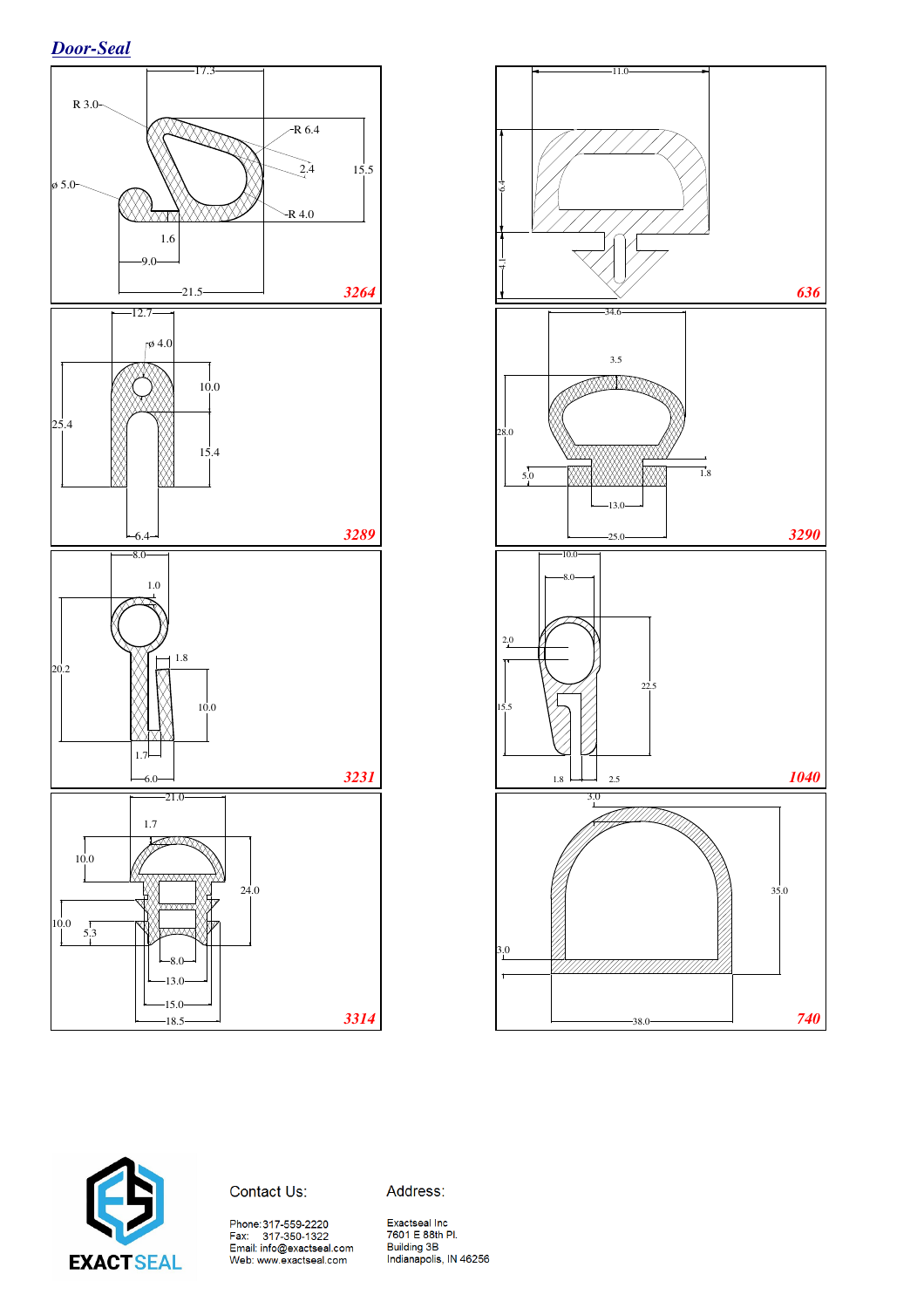





Contact Us:

Address:

Phone:317-559-2220<br>Fax: 317-350-1322<br>Email: info@exactseal.com Web: www.exactseal.com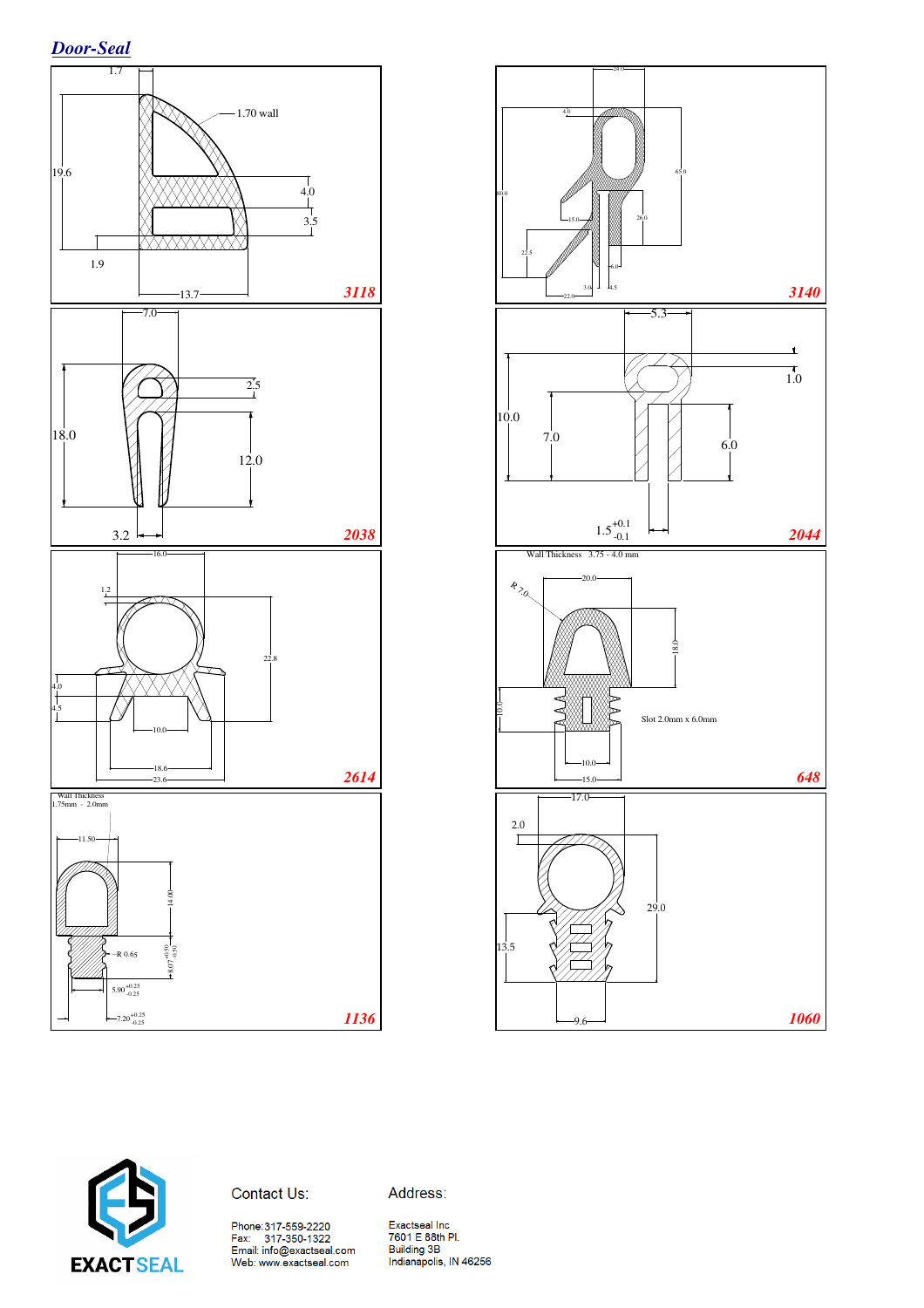





Contact Us:

Address:

Phone:317-559-2220<br>Fax: 317-350-1322<br>Email: info@exactseal.com<br>Web: www.exactseal.com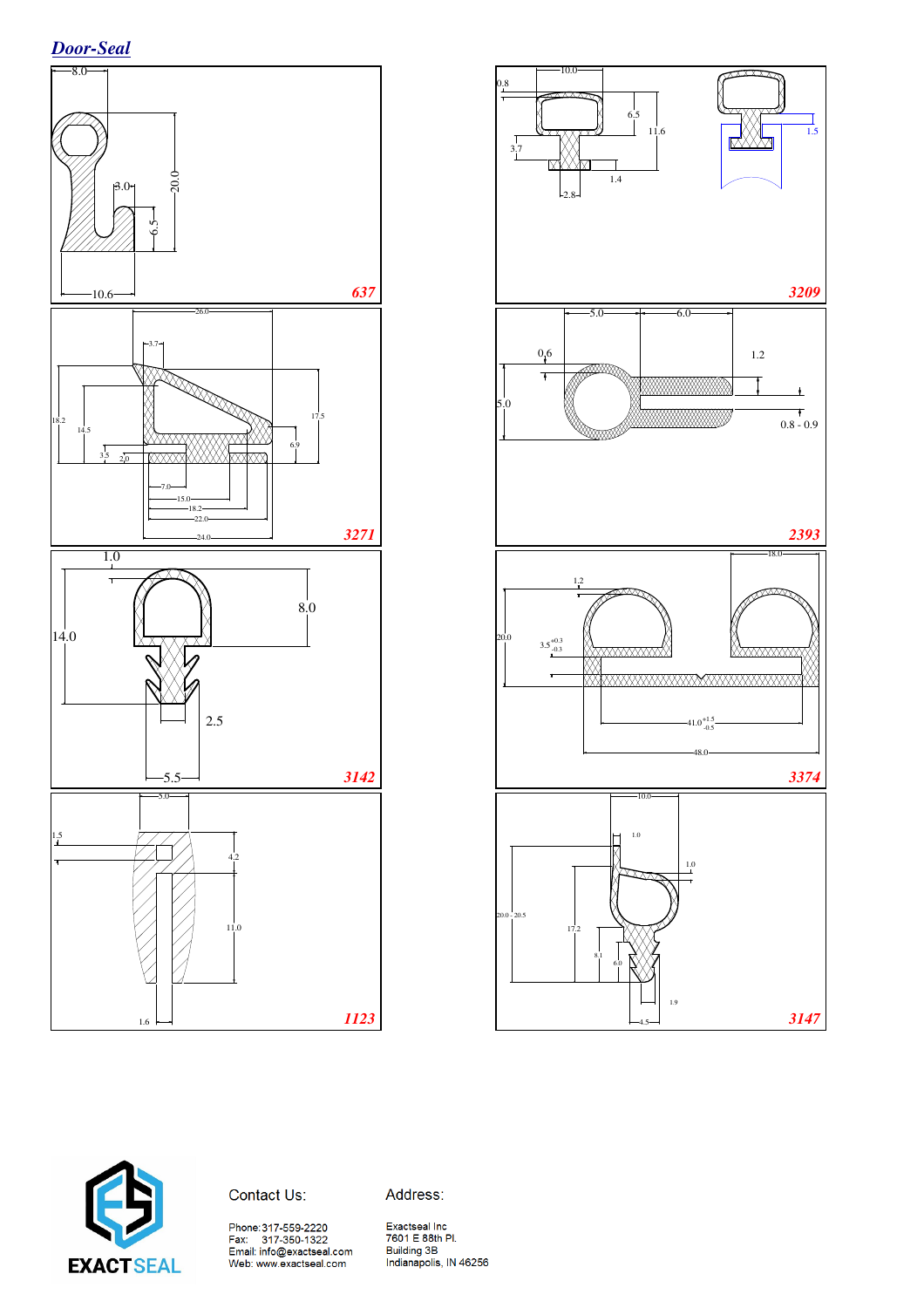







Address:

Phone:317-559-2220<br>Fax: 317-350-1322<br>Email: info@exactseal.com<br>Web: www.exactseal.com

Exactseal Inc<br>7601 E 88th Pl. Poul Electricity<br>Building 3B<br>Indianapolis, IN 46256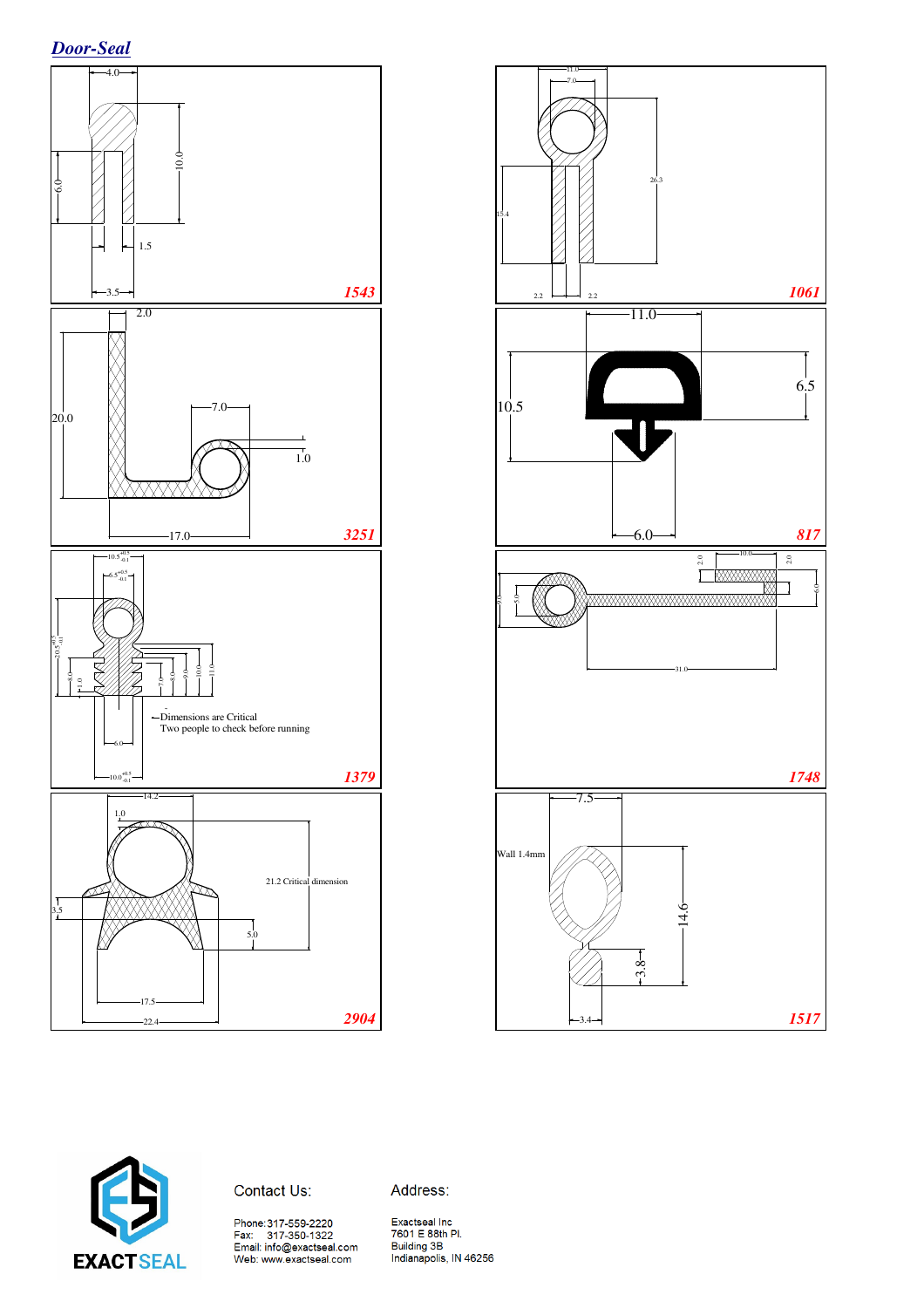*Door-Seal*



![](_page_10_Figure_2.jpeg)

![](_page_10_Picture_3.jpeg)

Address: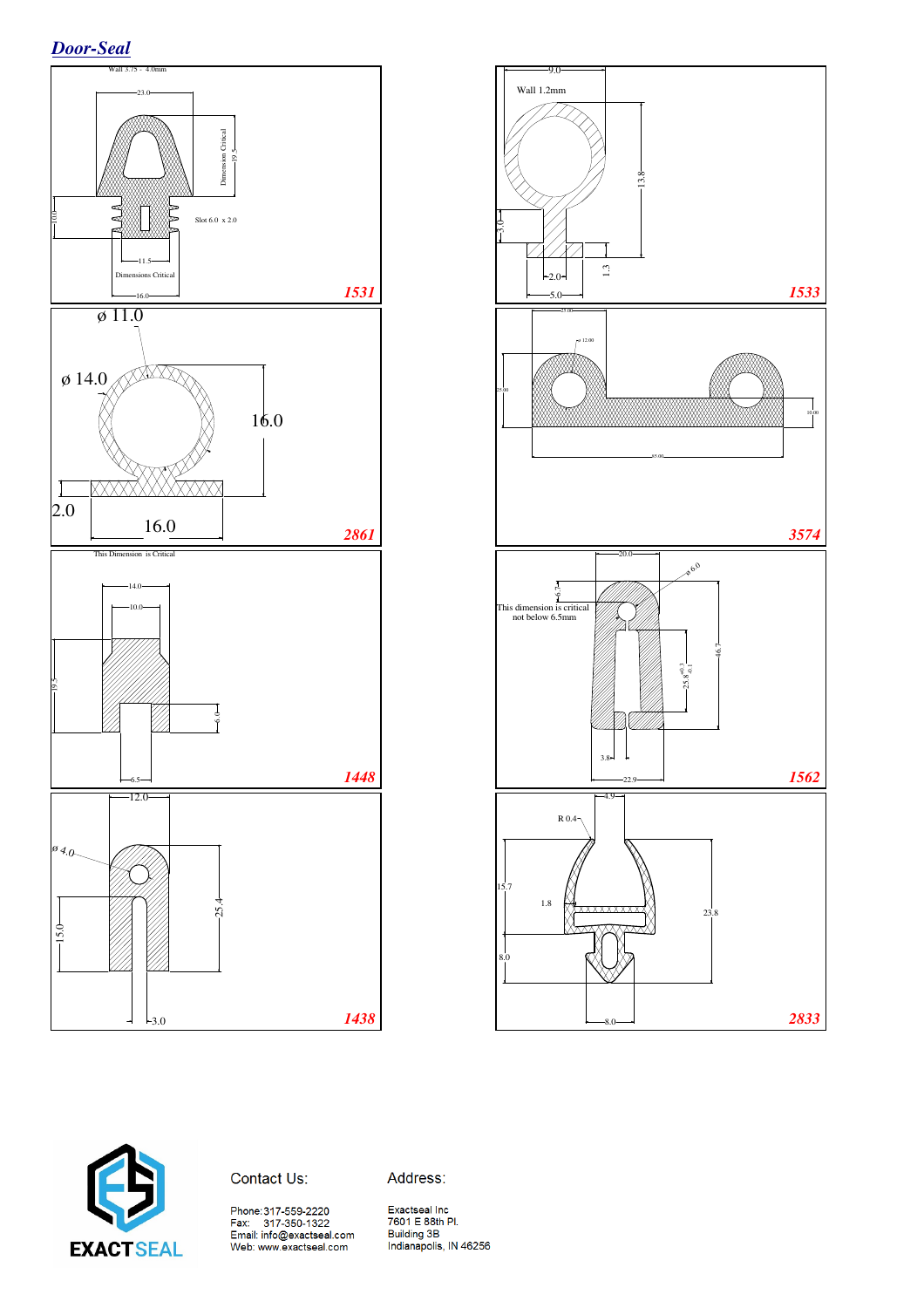![](_page_11_Figure_1.jpeg)

![](_page_11_Figure_2.jpeg)

![](_page_11_Picture_3.jpeg)

Contact Us:

Address:

Phone:317-559-2220<br>Fax: 317-350-1322<br>Email: info@exactseal.com<br>Web: www.exactseal.com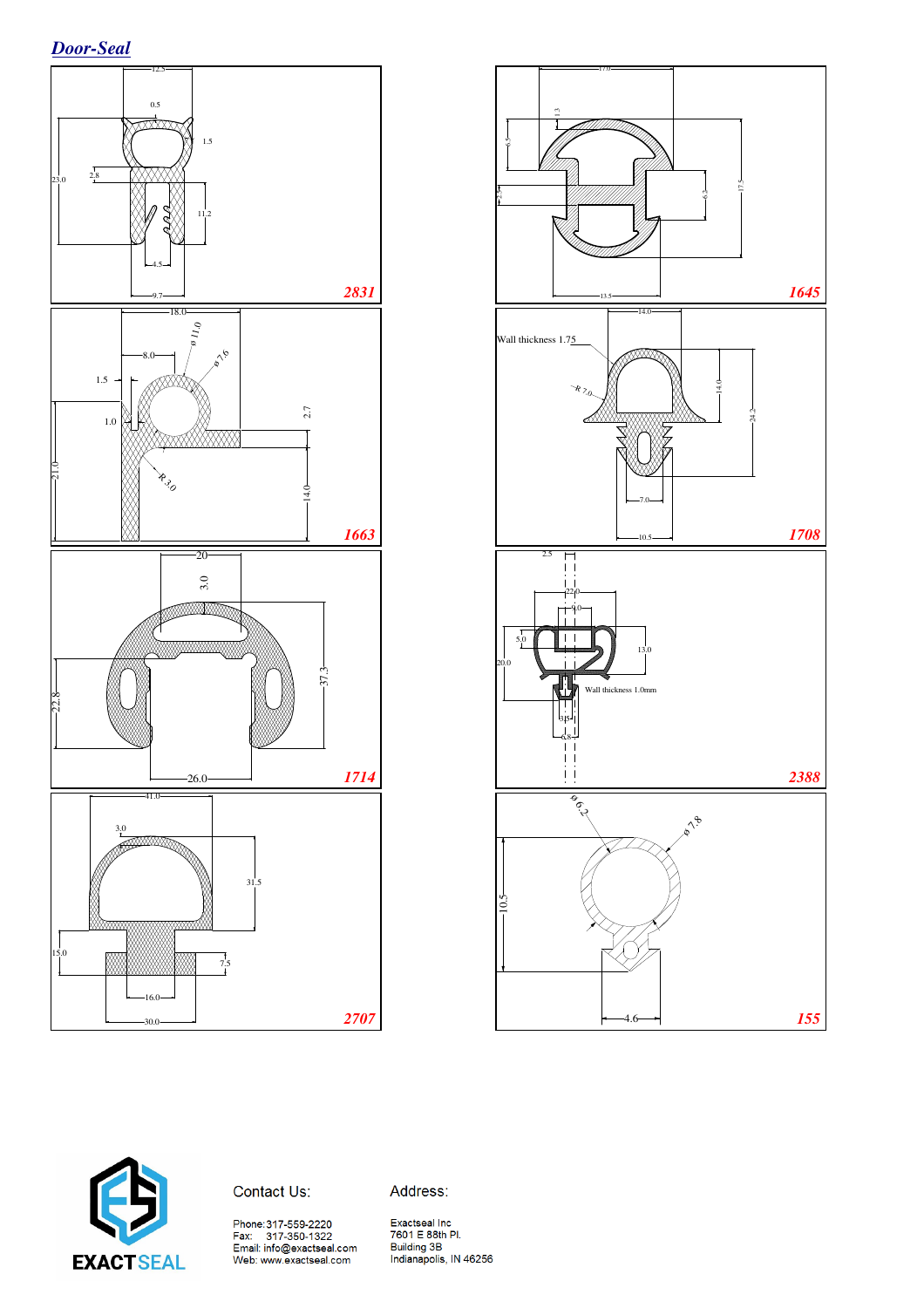![](_page_12_Figure_1.jpeg)

![](_page_12_Figure_2.jpeg)

![](_page_12_Picture_3.jpeg)

Contact Us:

Address: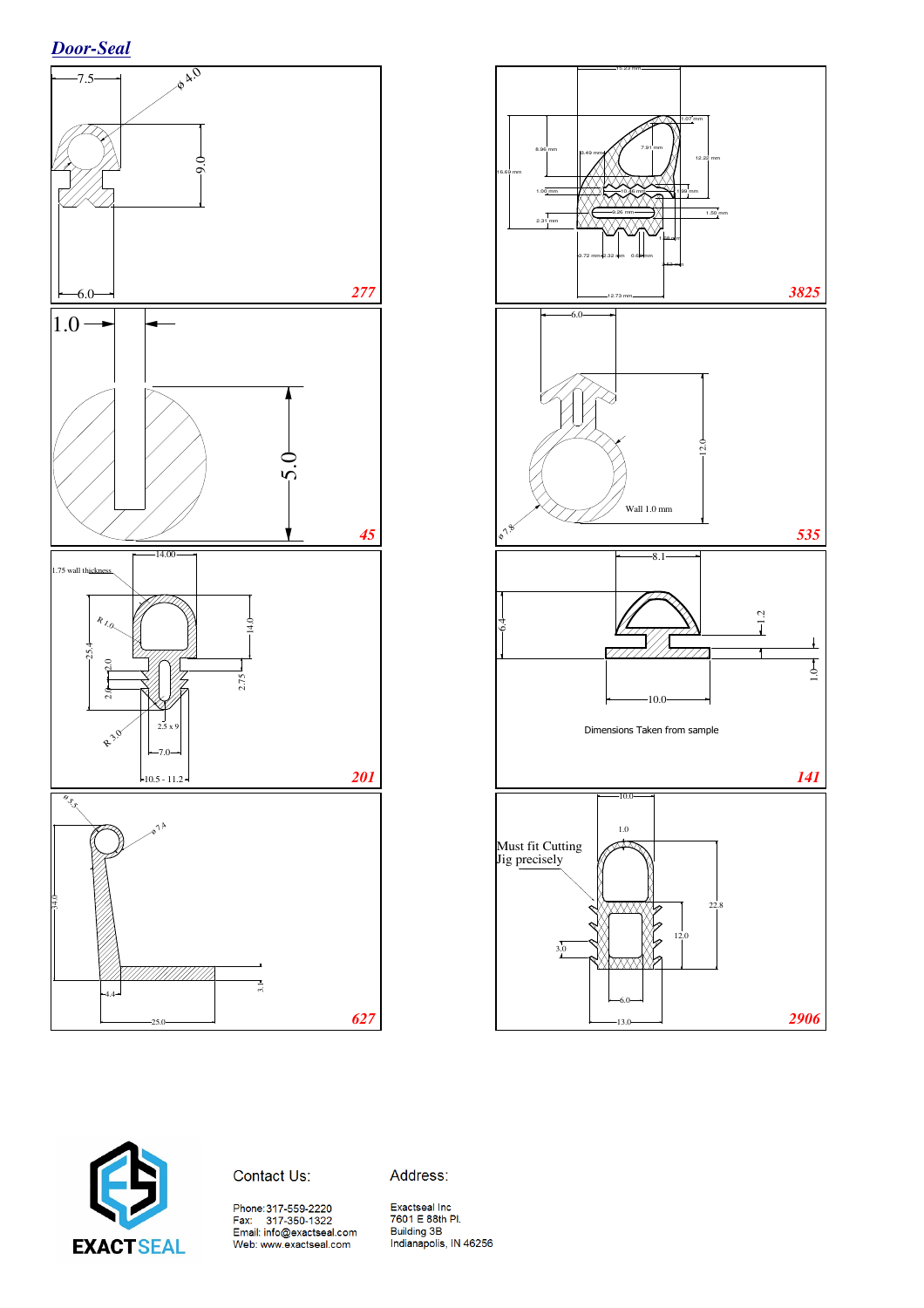![](_page_13_Figure_1.jpeg)

![](_page_13_Figure_2.jpeg)

![](_page_13_Picture_3.jpeg)

Contact Us:

Address:

Phone:317-559-2220<br>Fax: 317-350-1322<br>Email: info@exactseal.com<br>Web: www.exactseal.com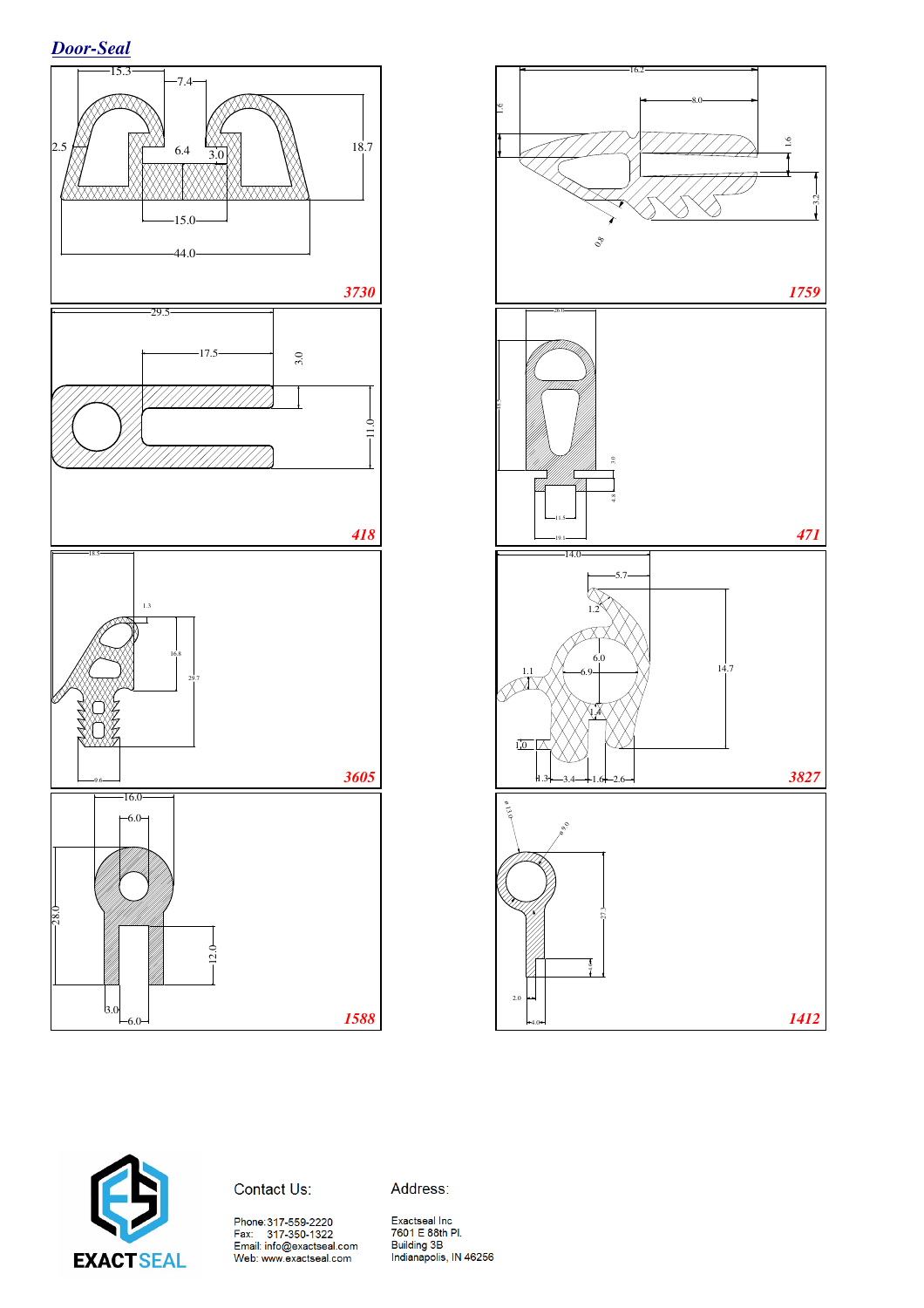*Door-Seal*

![](_page_14_Figure_1.jpeg)

![](_page_14_Figure_2.jpeg)

![](_page_14_Picture_3.jpeg)

Address:

Phone:317-559-2220<br>Fax: 317-350-1322<br>Email: info@exactseal.com<br>Web: www.exactseal.com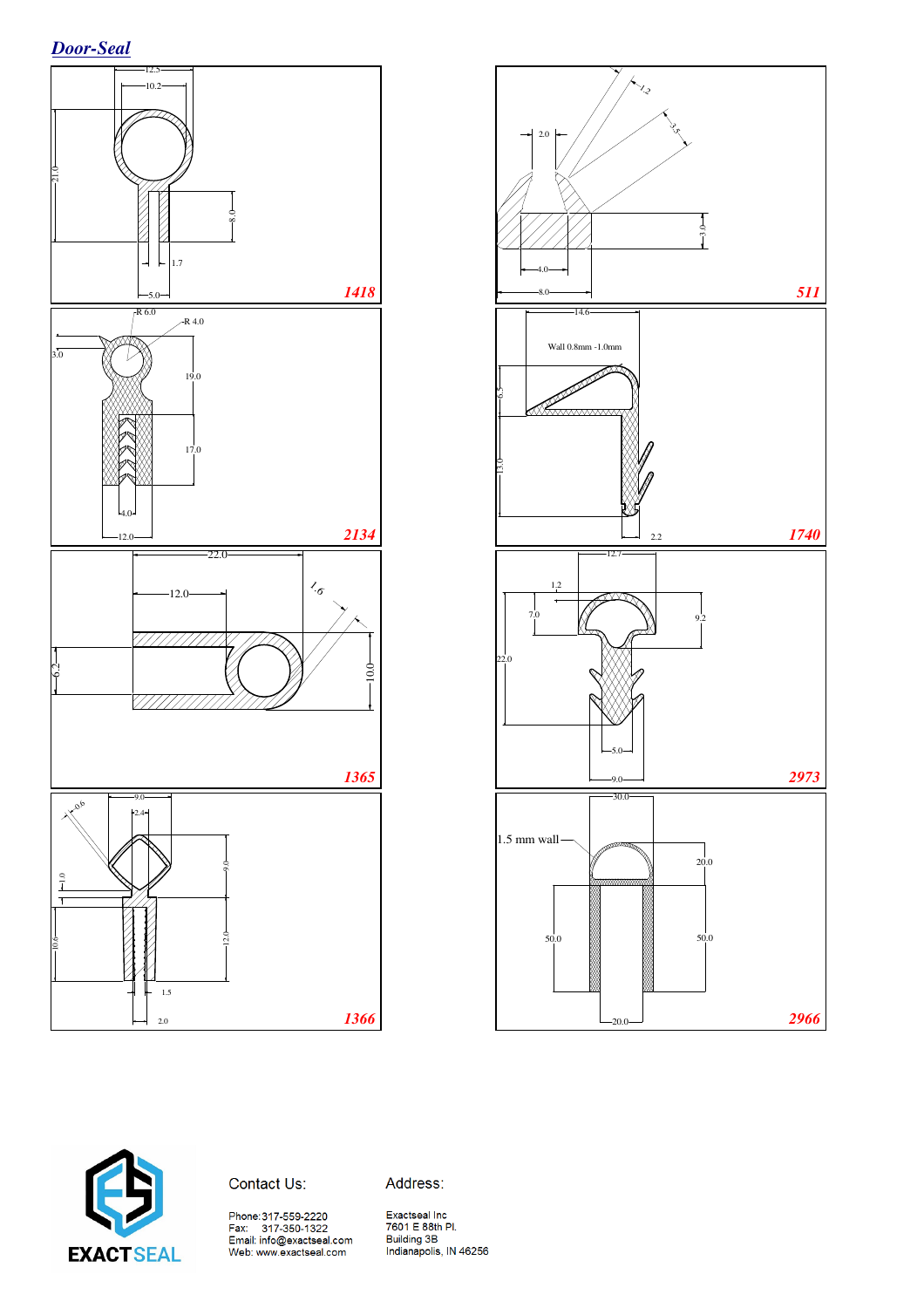![](_page_15_Figure_1.jpeg)

![](_page_15_Figure_2.jpeg)

![](_page_15_Picture_3.jpeg)

Contact Us:

Address:

Phone:317-559-2220<br>Fax: 317-350-1322<br>Email: info@exactseal.com<br>Web: www.exactseal.com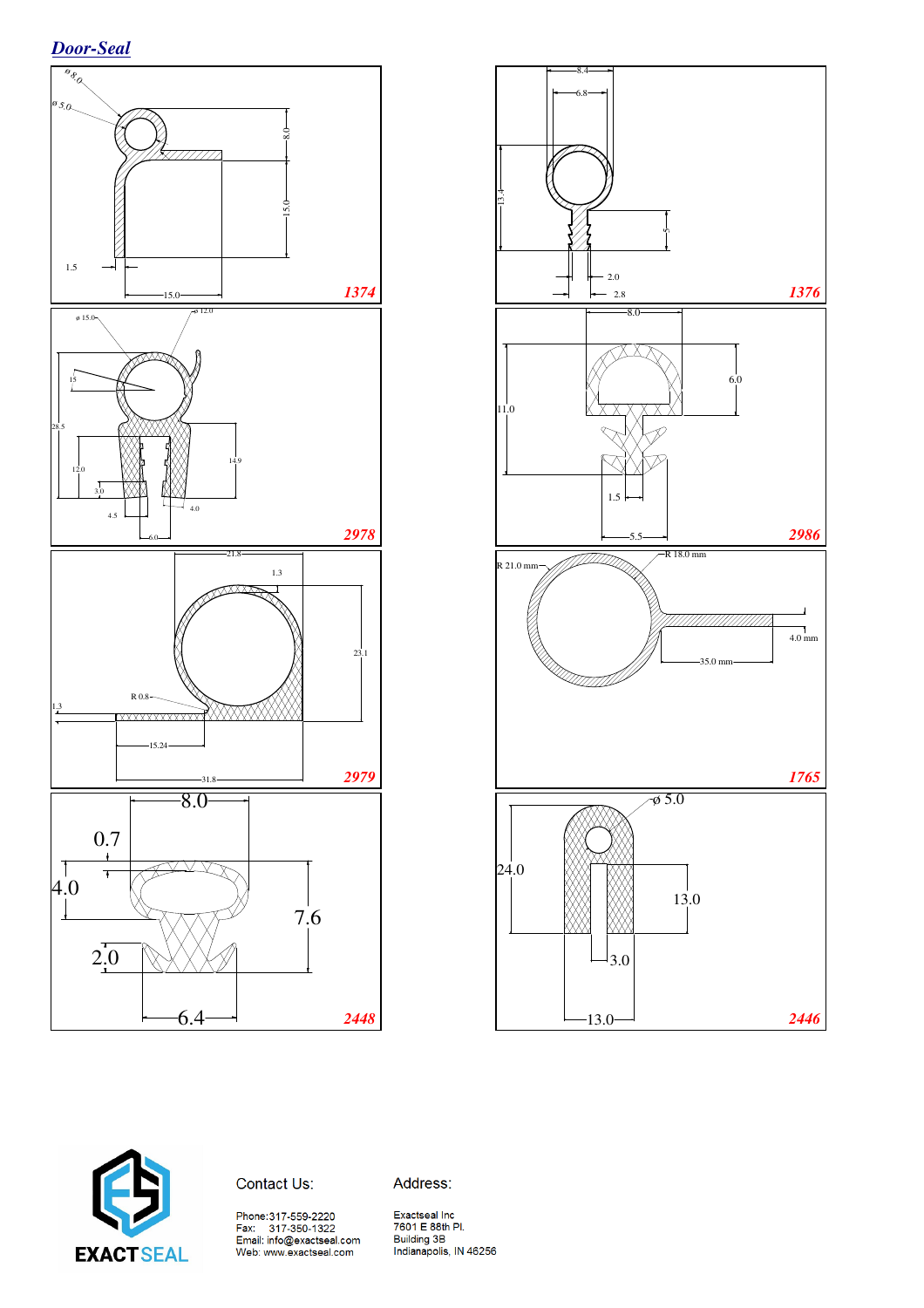![](_page_16_Figure_1.jpeg)

![](_page_16_Figure_2.jpeg)

![](_page_16_Picture_3.jpeg)

Address:

Phone:317-559-2220<br>Fax: 317-350-1322<br>Email: info@exactseal.com<br>Web: www.exactseal.com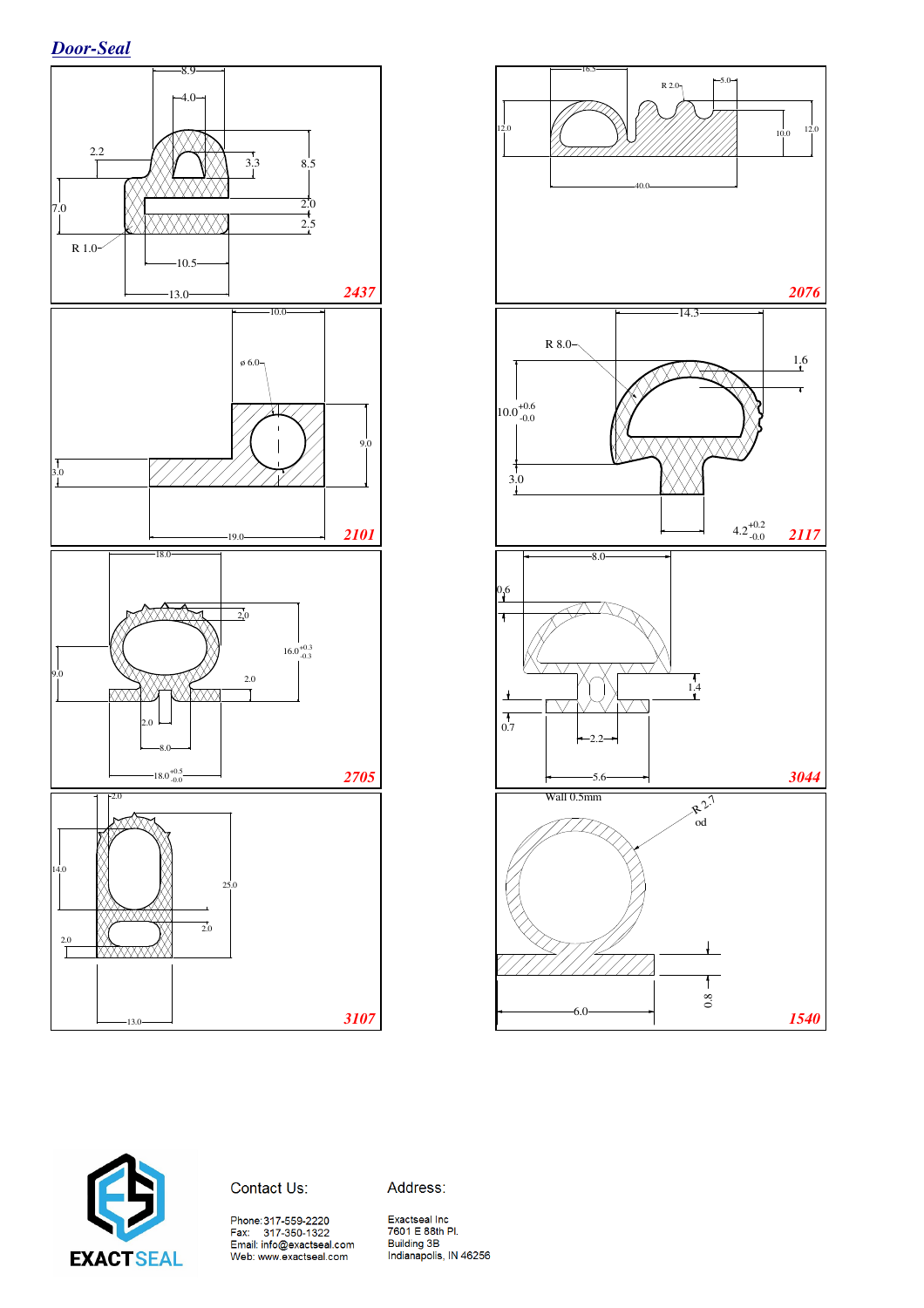*Door-Seal*

![](_page_17_Figure_1.jpeg)

![](_page_17_Figure_2.jpeg)

![](_page_17_Picture_3.jpeg)

Address:

Phone:317-559-2220<br>Fax: 317-350-1322<br>Email: info@exactseal.com<br>Web: www.exactseal.com